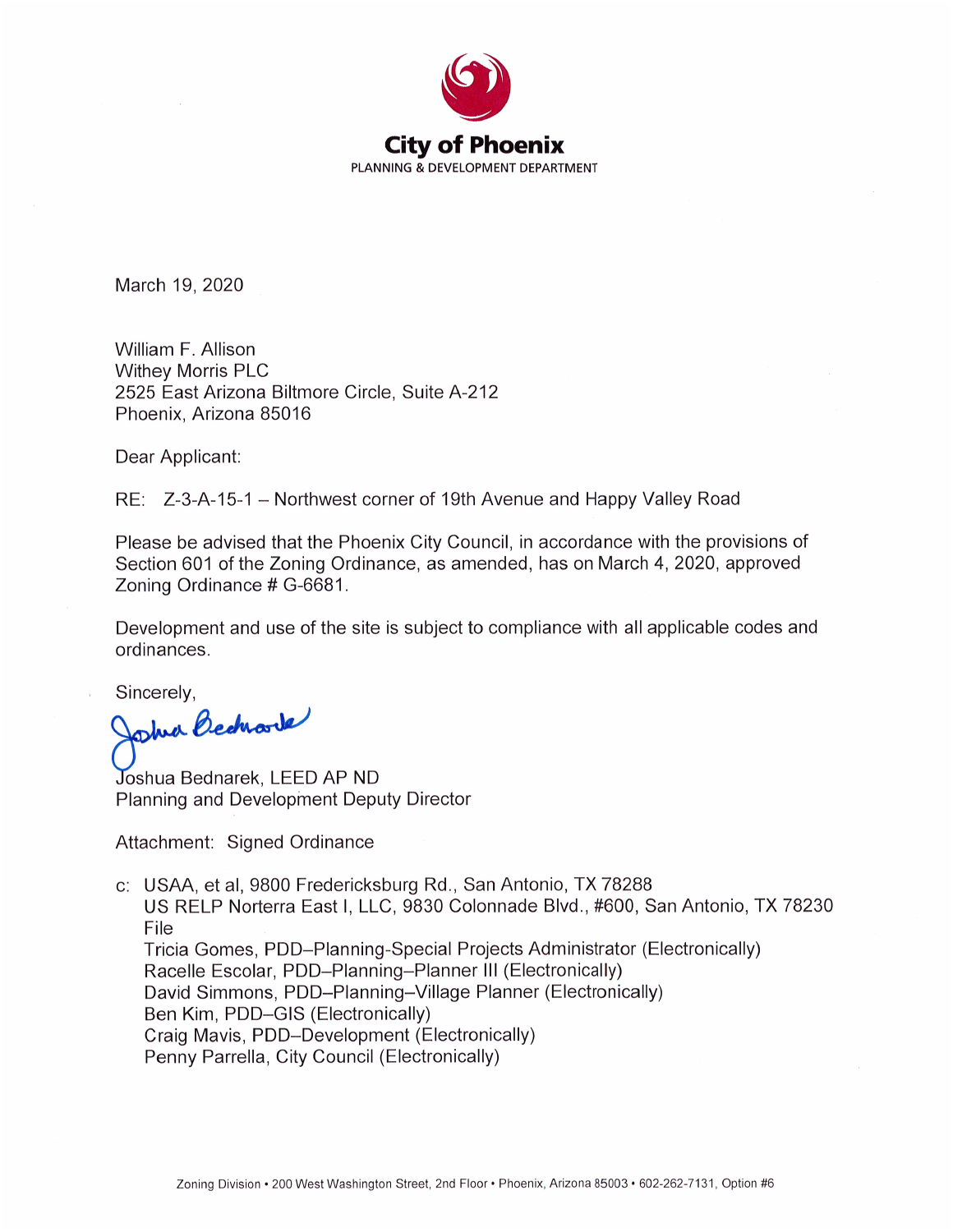Official Records of Maricopa County Recorder ADRIAN FONTES 20200219167 03/13/2020 10:22 ELECTRONIC RECORDING G6681-7-1-1--

## ORDINANCE G-6681

AN ORDINANCE AMENDING THE ZONING DISTRICT MAP ADOPTED PURSUANT TO SECTION 601 OF THE CITY OF PHOENIX ORDINANCE BY CHANGING THE ZONING DISTRICT CLASSIFICATION FOR THE PARCEL DESCRIBED HEREIN (Z-3-A-15-1) FROM PUD (PLANNED UNIT DEVELOPMENT), CP/GCP PCD M-R (COMMERCE PARK/GENERAL COMMERCE PARK, PLANNED COMMUNITY DISTRICT, MID-RISE), AND S-1, APPROVED CP/GCP PCD M-R (RANCH OR FARM RESIDENCE DISTRICT, APPROVED COMMERCE PARK/GENERAL COMMERCE PARK, PLANNED COMMUNITY DISTRICT, MID-RISE) TO PUD (PLANNED COMMUNITY DISTRICT).

BE IT ORDAINED BY THE COUNCIL OF THE CITY OF PHOENIX, as

follows:

SECTION 1. The zoning of a 407.90 acre site located on the northwest corner of 19th Avenue and Happy Valley Road, in a portion of Sections 1 and 2, Township 4 North, Range 2 East, as described more specifically in Exhibit "A," is hereby changed from 397.86 acres of "PUD" (Planned Community District), 9.77 acres of "CP/GCP PCD M-R" (Commerce Park/General Commerce Park, Planned Community District, Mid-Rise), and 0.27-acres of "S-1, approved CP/GCP PCD M-R" (Ranch or Farm Residence, approved Commerce Park/General Commerce Park, Planned Community District, Mid-Rise) to 407.90 acres of "PUD" (Planned Community District).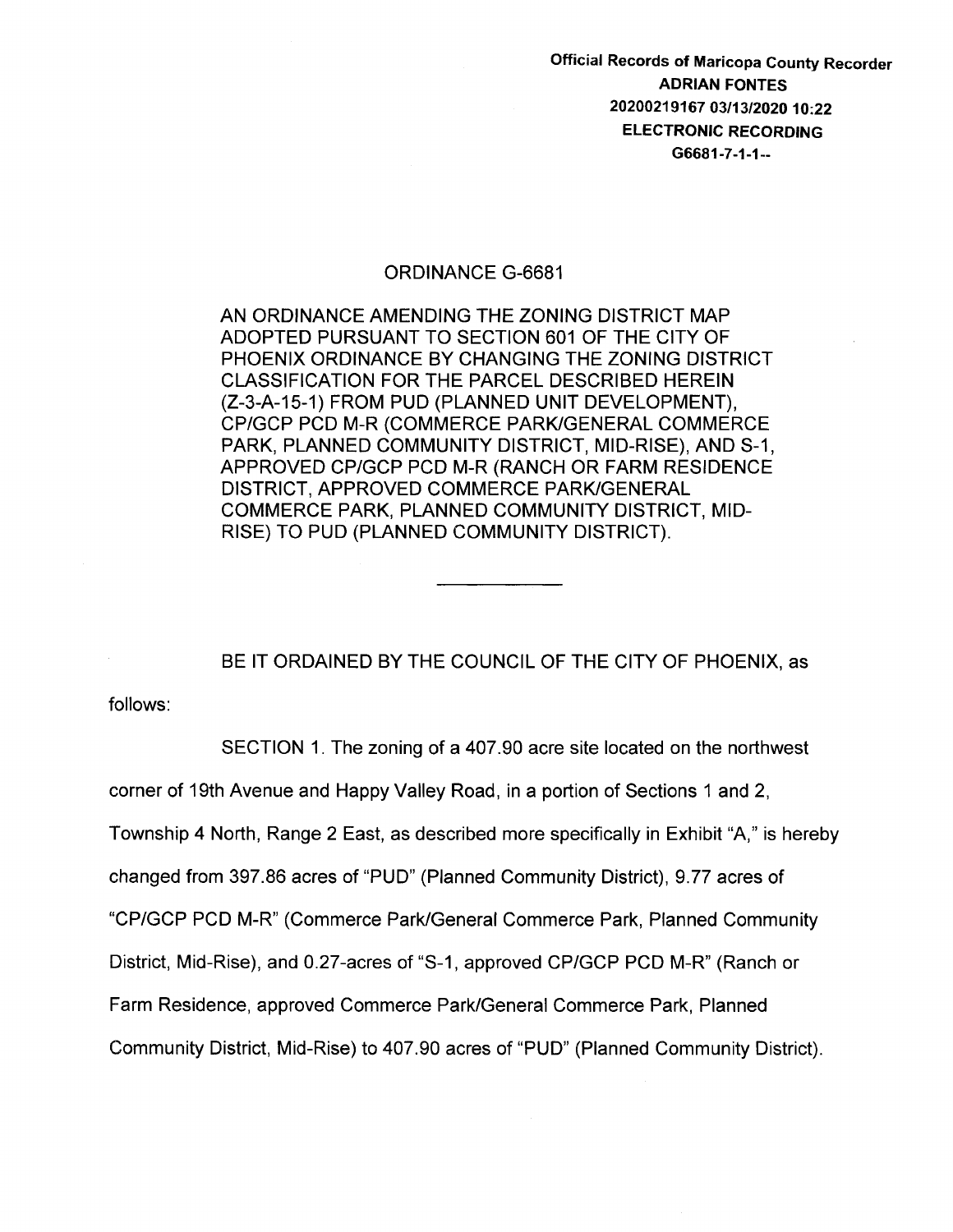SECTION 2. The Planning and Development Director is instructed to

modify the Zoning Map of the City of Phoenix to reflect this use district classification

change as shown in Exhibit "B."

SECTION 3. Due to the site's specific physical conditions and the use

district applied for by the applicant, this rezoning is subject to the following stipulations,

violation of which shall be treated in the same manner as a violation of the City of

Phoenix Zoning Ordinance:

- 1. An updated Development Narrative for the Norterra PUD reflecting the changes approved through this request shall be submitted to the Planning and Development Department within 30 days of City Council approval of this request. The updated Development Narrative shall be consistent with the Development Narrative date stamped November 18, 2019, as modified by the following stipulations:
	- a. Update overall acreage to be 407.90 gross acres and the expansion area to be 10.04 gross acres.
	- b. Update page 25 to show the existing General Plan Land Use Map designations.
	- c. Update the Zoning Map exhibit on page 29 to replace the subtitle "current" with "prior to Norterra PUD."
- 2. The Public Transit Department shall require retention of right-of-way and the bus stop pad along southbound 21st Avenue and westbound Happy Valley Road. Any relocation or modifications shall require approval by the Public Transit Department.
- 3. The developer shall provide clearly defined, accessible pathways, constructed of decorative pavers, stamped or colored concrete, or other decorative pavement that visually contrasts with the adjacent parking and drive aisle surfaces. There shall be a pedestrian pathway to connect all building entrances and exits to/from the existing bus stop pads and public sidewalks, utilizing the minimum possible distance and providing the most direct route, as approved by the Planning and Development Department.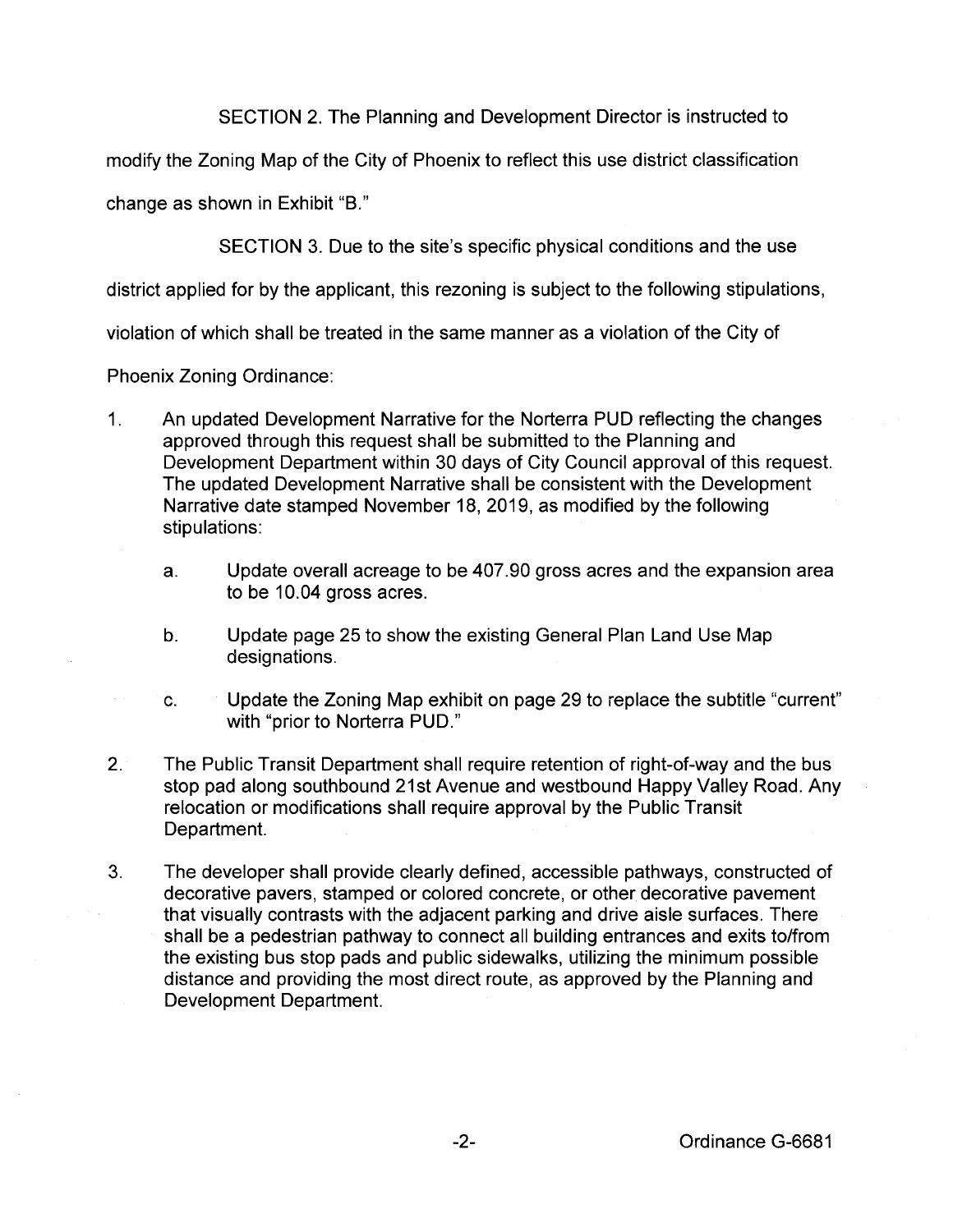4. In the event archaeological materials are encountered during construction, the developer shall immediately cease all ground-disturbing activities within a 33-foot radius of the discovery, notify the City Archaeologist, and allow time for the Archaeology Office to properly assess the materials.

SECTION 4. If any section, subsection, sentence, clause, phrase or

portion of this ordinance is for any reason held to be invalid or unconstitutional by the

decision of any court of competent jurisdiction, such decision shall not affect the validity

of the remaining portions hereof.

PASSED by the Council of the City of Phoenix this 4th day of March,

2020.

ATTEST:

Juin Anchi SA/ City Clerk Inis Arch SAU City Clerk<br>03.10.2020<br>APPROVED AS TO FORM:

'

\_\_Acting City Attorney  $\bm{p}\bm{m}$   $\bm{l}$ 

REVIEWED BY:

PL:tml:LF20-0326:3/4/20:2172361v1

**City Manager** 

Exhibits: A- Legal Description (2 Pages) 8- Ordinance Location Map (1 Page)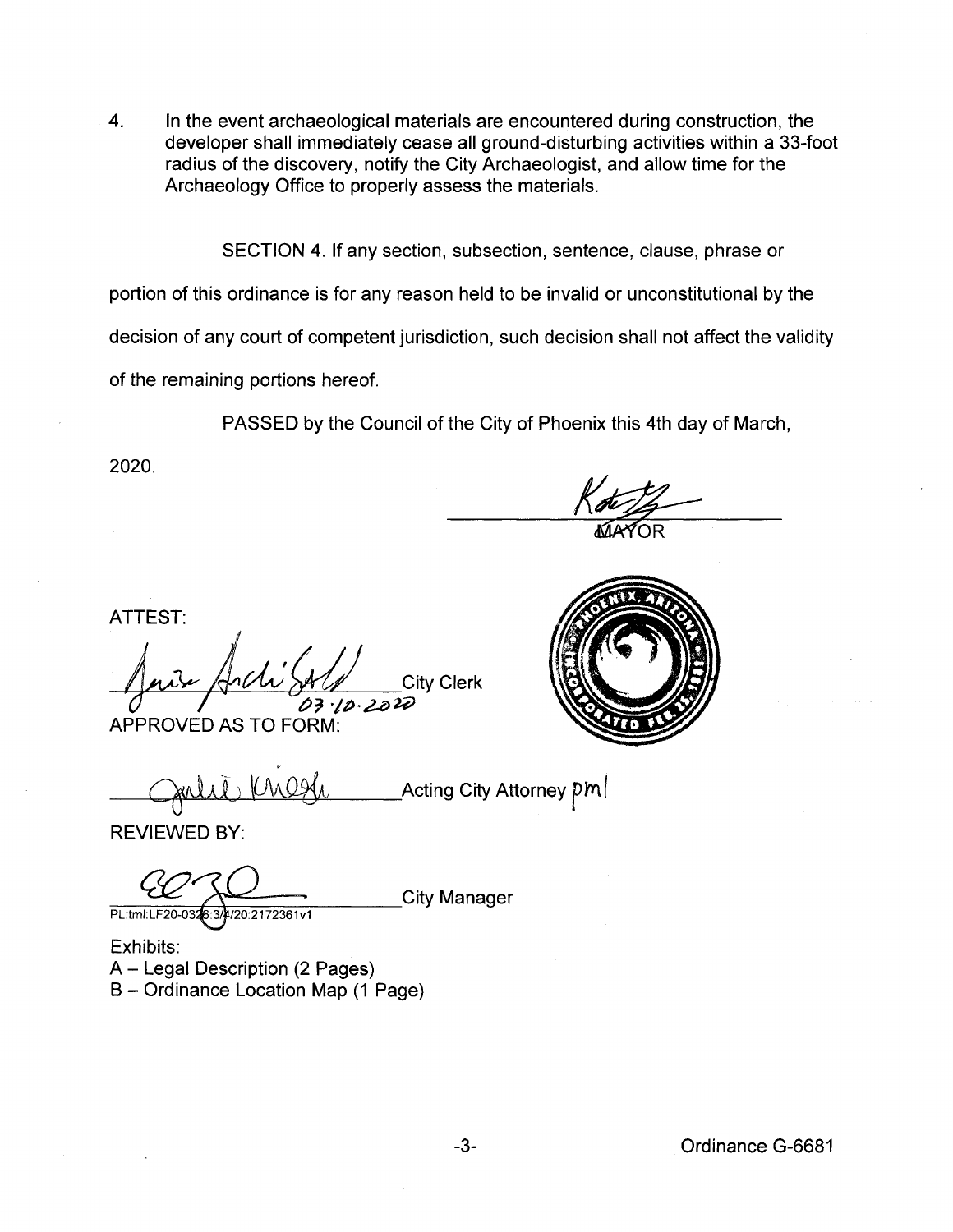## EXHIBIT A

## LEGAL DESCRIPTION FOR Z-3-A-15-1

A portion of Section 1 and Section 2, Township 4 North, Range 2 East, of the Gila and Salt River Meridian, Maricopa County, Arizona, more particularly described as follows:

**BEGINNING** at the southeast corner of said Section 1, a 3-inch Maricopa County (M.C.) brass cap in handhole (B.C.H.), from which the south quarter corner of said Section 1, a 3-inch City of Phoenix (C.O.P.) brass cap in handhole, bears North 89°37'02" West (basis of bearing), a distance of 2674.52 feet;

**THENCE** along the south line of said Section 1, North 89°37'02" West, a distance of 2674.52 feet, to said south quarter corner and the monument line of Norterra Parkway, USAA Amended, recorded in Book 691, page 26, Maricopa County Records (M.C.R.);

**THENCE** leaving said south line, along said monument line, North 00°29'52" West, a distance of 300.04 feet, to the beginning of a curve;

**THENCE** northwesterly along said curve to the left, having a radius of 645.00 feet, concave southwesterly, through a central angle of 72°05'42", a distance of 811.60 feet, to curves end;

**THENCE** North 72°35'34" West, a distance of 206.86 feet;

**THENCE** leaving said monument line, North 17°24'26" East, a distance of 77.00 feet, to the easterly right-of-way line of said Norterra Parkway;

**THENCE** leaving said easterly right-of-way line, North 17°30'02" East, a distance of 9.67 feet, to the beginning of a curve;

**THENCE** northeasterly along said curve to the right, having a radius of 400.00 feet, concave southeasterly, through a central angle of 46°06'04", a distance of 321.85 feet, to the curves end;

**THENCE** North 63°36'06" East, a distance of 195.44 feet;

**THENCE** North 27°39'03" West, a distance of 284.62 feet;

**THENCE** North 62°20'57" East, a distance of 39.69 feet, to the beginning of a curve;

**THENCE** northeasterly along said curve to the left, having a radius of 740.00 feet, concave northwesterly, through a central angle of 39°16'33", a distance of 507.26 feet, to the beginning of a compound curve;

**THENCE** northerly along said compound curve to the left, having a radius of 990.69 feet, concave westerly, through a central angle of 13°56'20", a distance of 241.01 feet, to the easterly line of Lot 1, said USAA Amended, and a point of intersection with a non-tangent line;

**THENCE** along said easterly line, North 00°00'00" East, a distance of 327.93 feet, to the westerly line, USAA Norterra Master Plan Parcel 1, described in Document 2017- 0324971, M.C.R., and the beginning of a non-tangent curve;

**THENCE** leaving said easterly line, northerly, along said westerly line, and along said non-tangent curve to the left, having a radius of 1010.83 feet, concave westerly, whose radius bears South 80°29'16" West, through a central angle of 0°03'05", a distance of 0.90 feet, to the intersection of a non-tangent curve;

**THENCE** northerly along said non-tangent curve to the left, having a radius of 1227.50 feet, concave westerly, whose radius bears South 77°46'50" West, through a central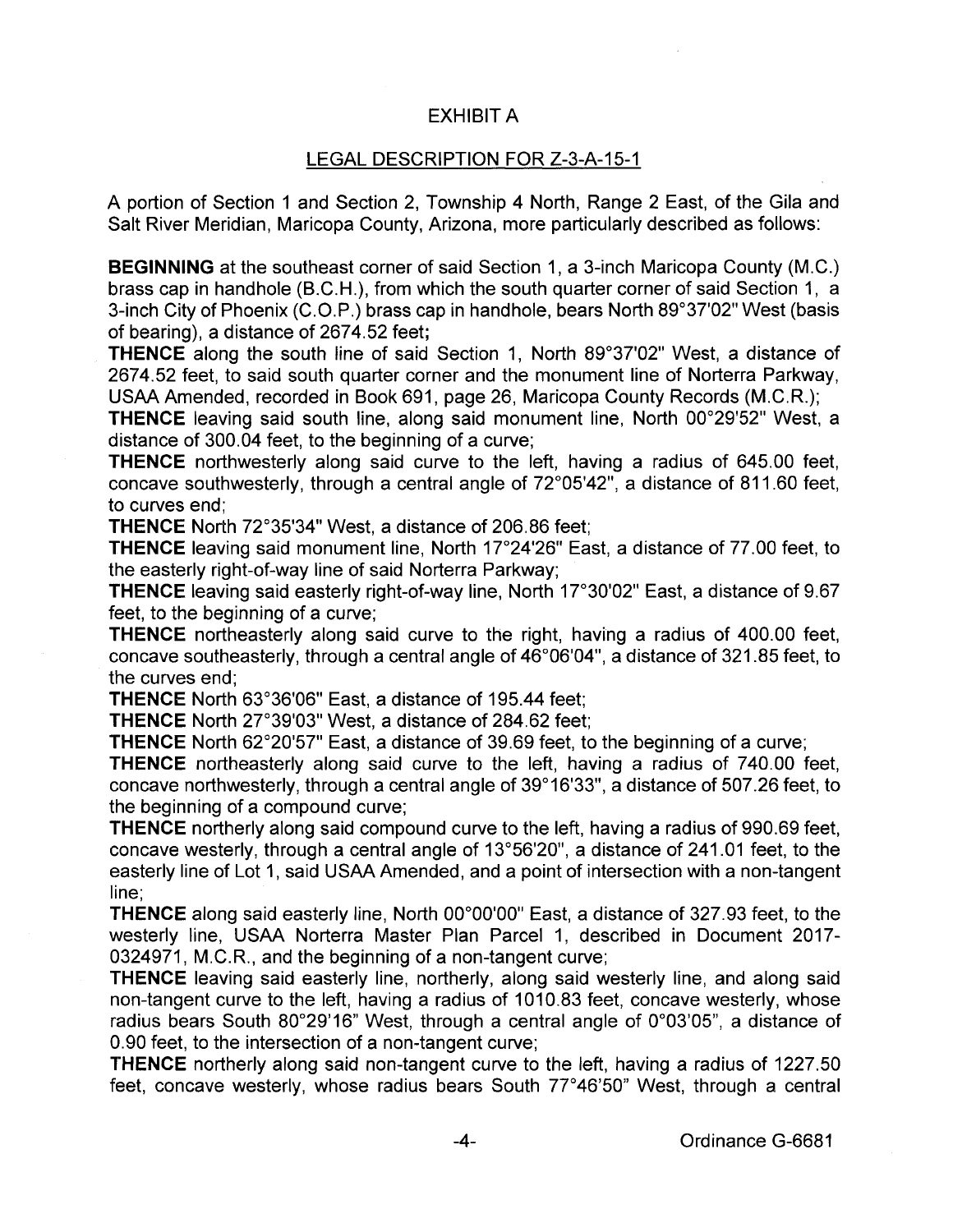angle of 04°29'32", a distance of 96.24 feet, to a point of intersection with a non-tangent line;

**THENCE** leaving said westerly line, North 20°35'40" West, a distance of 38.54 feet, to the beginning of a curve;

**THENCE** northwesterly along said curve to the left, having a radius of 701.70 feet, concave southwesterly, through a central angle of 14°34'09", a distance of 178.43 feet, to said westerly line;

**THENCE** along said westerly line, northwesterly along said curve to the left, having a radius of 701.70 feet, concave southerly, through a central angle of 23°27'03", a distance of 287.20 feet, to a point of intersection with a non-tangent line;

**THENCE** leaving said westerly line, North 61°21 '58" West, a distance of 58.09 feet;

**THENCE** North 65°05'57" West, a distance of 32.22 feet;

**THENCE** North 66°54'56" West, a distance of 63.80 feet;

**THENCE** North 73°59'30" West, a distance of 283.47 feet;

**THENCE** North 89°59'46" West, a distance of 1362.15 feet, to said monument line of Norterra Parkway, and a point of intersection with a non-tangent curve;

**THENCE** along said monument line, southerly along said non-tangent curve to the left, having a radius of 1100.00 feet, whose radius bears South 72°25'36" East, through a central angle of  $07^{\circ}28'12$ ", a distance of 143.41 feet, to a point of intersection with a nontangent line:

**THENCE** leaving said monument line, North 79°53'48" West, a distance of 55.00 feet, to the southeast corner of Lot 4, USAA Unit 1, recorded in Book 900, page 40, M.C.R.;

**THENCE** along the southerly line of said Lot 4, North 90°00'00" West, a distance of 865.48 feet, to the southwest corner of said Lot 4;

**THENCE** leaving said southerly line, South 80°00'27" West, a distance of 25.00 feet, to a line parallel with and 25 feet westerly of the west line of said Lot 4;

**THENCE** along said parallel line, North 09°59'33" West, a distance of 239.89 feet;

**THENCE** North 03°20'16" West, a distance of 360.07 feet;

**THENCE** North 00°00'22" East, a distance of 813.73 feet;

**THENCE** North 41°11'36" East, a distance of 60.13 feet;

**THENCE** North 82°12'31" East, a distance of 366.73 feet;

**THENCE** North 00°43'06" West, a distance of 84.05 feet, to the north line of said Section 1•

**THENCE** leaving said parallel line, along said north line, North 89°16'54" East, a distance of 214.28 feet, to the southwest corner of Section 36, Township 5 North, Range 2 East;

**THENCE** along the south line of said Section 36, also being the north line of said Section 1, North 89°26'46" East, a distance of 2653.24 feet, to the south quarter corner of said Section 36;

**THENCE** continuing along the south line of said Section 36 and said north line of said Section 1, North 89°25'44" East, a distance of 2470.22 feet, to the northeast corner of said Section 1:

**THENCE** leaving said south line of Section 36 and said north line of Section 1, along the east line of said Section 1, South 00°14'41" East, a distance of 2081.96 feet, to the east quarter corner of said Section 1;

**THENCE** continuing along said east line, South 00°13'09" East, a distance of 2644.80 feet, to the **POINT OF BEGINNING.**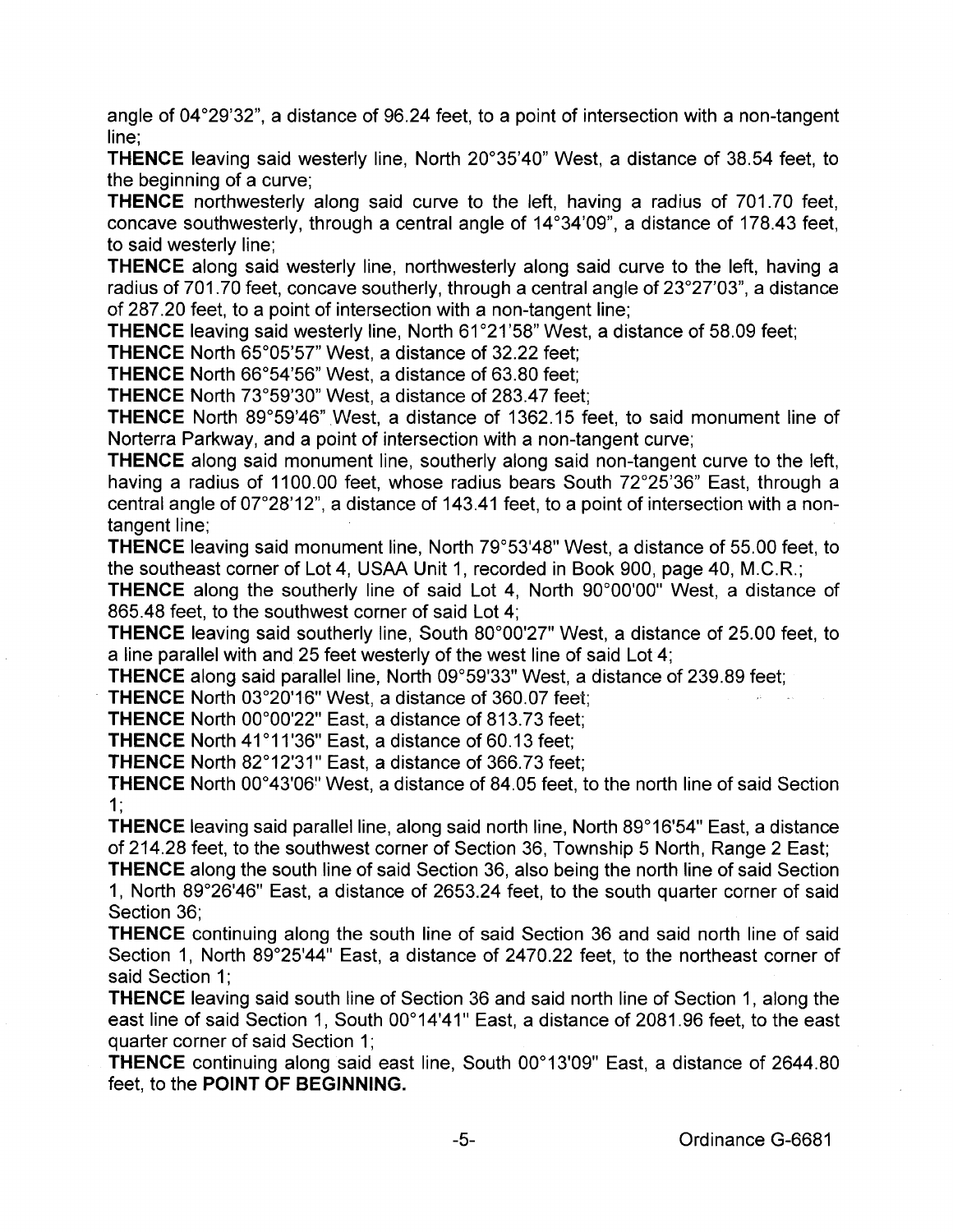Containing 17,658,218 square feet or 405.3769 acres, more or less.

Subject to existing right-of-ways and easements.

This parcel description is based on said USAA Amended Final Plat, recorded in Book 691, page 26, M.C:R. and other client provided information. This parcel description is located within an area surveyed by Wood, Patel & Associates, Inc. during the month of January, 2012. Any monumentation noted in this parcel description is within acceptable tolerance (as defined in Arizona Boundary Survey Minimum Standards dated 02/14/2002) of said positions based on said survey.